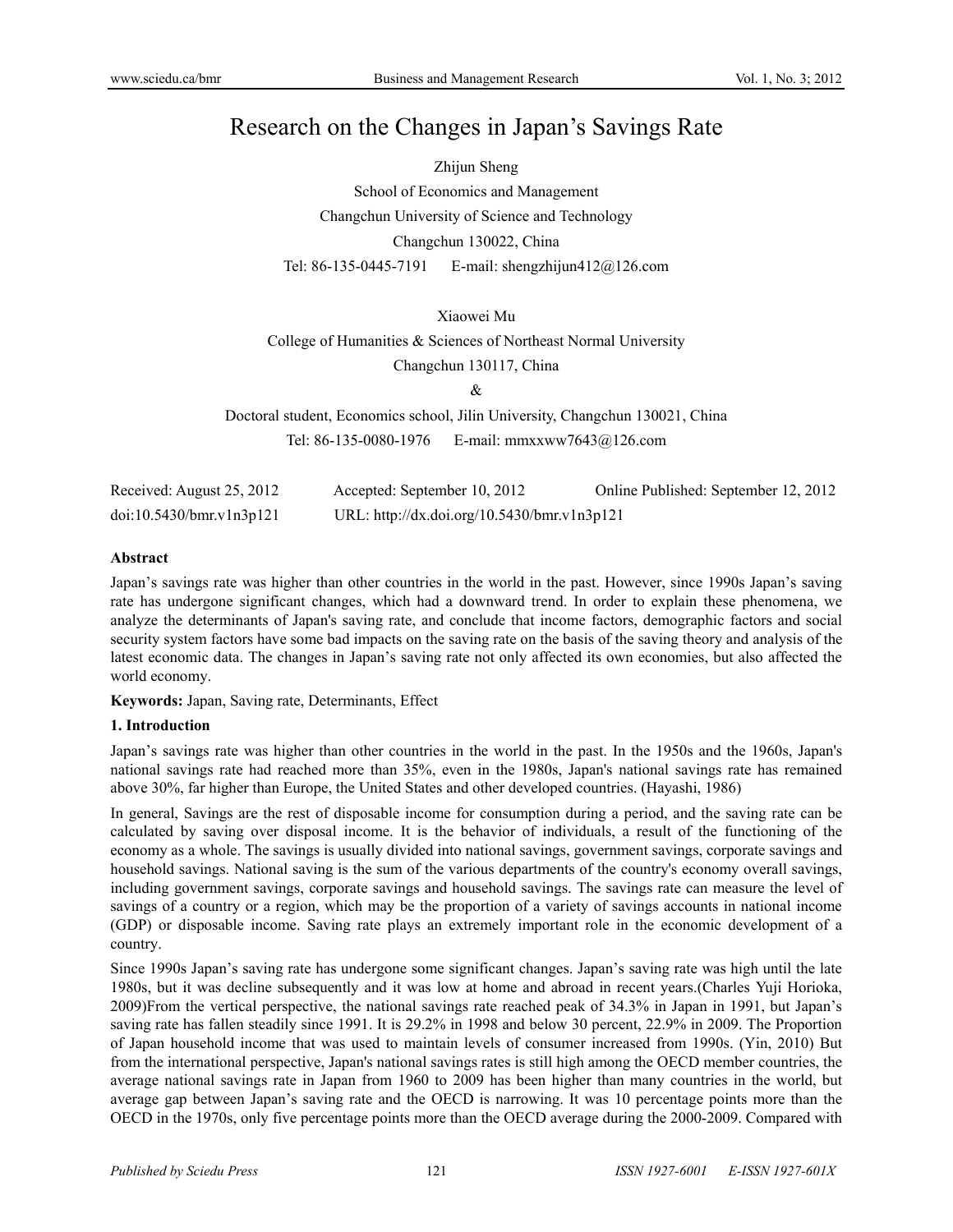East Asian countries, Japan's savings rate is lower than many countries since 1990. In the 1990s, the average of Japan's national savings rate was 30.7% and was lower than the average of China, Singapore, Malaysia, Thailand, Korea and other countries. The average of Japan's national savings rate was 26.6% during the 2000-2009, while in China, Singapore, Malaysia, Korea and other countries the average was still higher than 30%.

The continued high savings rate was once credited for its important contribution to the remarkable performance of its "miracle" economies. At the same time, Japan's much saving was output to countries lack of funds, and provide the countries investment needs. Now, the saving rate has declined steadily in Japan since 1990. Therefore this paper will study the reasons savings rate has declined in Japan and considering the effect.

## **2. The Determinants of Japan' savings rate**

In this section, we analyze the reasons of saving rate changed in Japan. The changes of Japan's savings rate are affected by economic factors and non-economic factors. However, the thesis is that the most important factors affecting the savings rate in Japan are: income factors, demographic factors and social security factors on the basis of the saving theory and analysis of the latest economic data. The changes in the Japanese income, population and social security system are the key determinants of Japan's changing saving rate. (Mu, 2012)

## *2.1 Income factors*

Traditional Keynes's consumption function theory is that as income increased, consumption also will grow, but its growth rate is less than income growth. (Keynes, J.M., 1936) Then, many economists think residents' income is the most important factor affecting residents' savings, such as the theory of Duesenberry's relative income hypothesis, which states that household consumption expenditure often lags behind the changes in income. When income grows, the savings is showed an increase. Of course, if the income level decrease, the consumption is not immediately reduce for people would rather use the savings to maintain the level of consumption who has reached. And now the savings will be reduced. (James S., 1949) Permanent income hypothesis (Friedman, 1957) also revealed a positive correlation between the income and savings. Friedman states that when income increases than expected for a long time, the savings rate may temporarily increase, because people often delay to adjust consumption level. On the other hand, if a decrease of the income with economic stagnation, consumption will make the savings rate reduction because of inertia, which is called "ratchet effect".

Japan's per capita income growth has been a substantial drop than ever before, even negative growth in some years. In 2010 Japanese Ministry of Labor survey shows that the average income in Japan dropped to the lowest point in the past 20 years, and it is expected that the income level will continue to fall. In this case, according to the "ratchet effect", in order to maintain the inertial consumption, people have to spend the savings, so it makes the Japan's savings rate getting lower and lower.

#### *2.2 Demographic factors*

According to the theory of life cycle, age structure will change the level of savings with the change of population. People have no savings in the juvenile period. However, along with the age growth and income increase, people's level of savings is growing. In the period of elderly, because the savings level of elderly is lower than the level of young people, they start spending their savings after retirement. (Franco, 1988) According to the theory of life cycle, if the proportion of elderly population to the whole population becomes higher, the whole saving rate will fall.

The speed of the aging of Japan's population in the major developed countries is the fastest, the proportion of the population over the age of 65 increased from 7% in 1970 to 14% in 1996, it only took 26 years. West Germany and the United Kingdom took 45 years, the United States is expected to take 75 years, Sweden spent 85 years to 14% in 1975, France required the longest which had reached 7% in1865, but to 14% until 2000, it took 135 years.

While the aging population relying on deposits for a living increases, the elderly will use the previous savings for consumption. Older people's savings rate is negative growth, so that the Japan's population aging would have a downward trend on the saving rate.

#### *2.3 Social security factors*

According to precautionary savings motive, when the uncertainty of facing balance of payments enhancement about the future, consumers tend to increase current savings to withstand adverse shocks that may be encountered in the future because they have a certain degree of risk aversion. In turn, the improvement of social security system would dispel the worries of the people about the future because it makes the financial risk weakening, so consumers tend to decrease savings.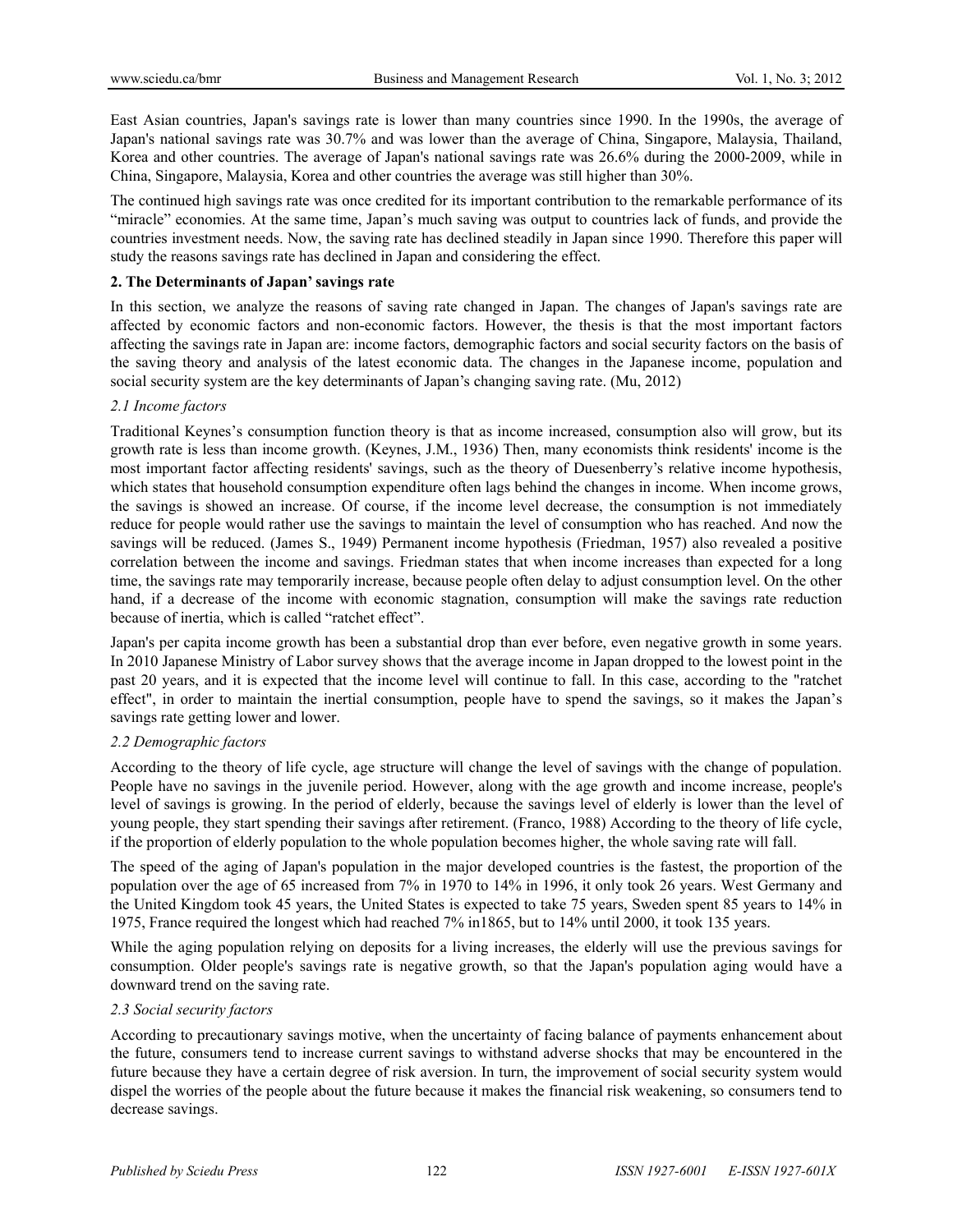Japan constantly improved the social security system and social security spending continued to increase which eliminated the worries of the people, the will of the people to save is not so strongly, the savings rate will decline.

The level of social security was relatively low in Japan until the late 1980s. It was necessary for Japanese residents to save much. The savings was used to prepare for their retirement's life. But the level of social security was greatly improved since the 1990s. The Japanese government provided much financial assistance on social insurance to improve the level of social security.

Japan's social security expenditure as a share of GDP continues to improve, rising from 13.6% in 1990 to 26.8 in 2009. This proportion is even higher than the United States. After nearly 60 years of reform and development of the social security system in Japan, it has formed a complex and comprehensive system, so social security factors resulted in the decline of the savings rate.

Public old-age pension benefits were relatively low in Japan until 1973. This made it necessary for Japanese households to save on their own to prepare for their life after retirement. But Public old-age pension benefits were dramatically improved in 1973, and a public long-term care insurance program was introduced in 2000. Japan's social security expenditure as a share of GDP continues to improve, rising from 13.6% in 1990 to 26.8% in 2009, this proportion is even higher than the United States. Japan's institutional improvements may enable people to forecast lower risk in the future and alleviate this kind of motive for saving, resulting in the decline of the savings rate.

# **3. The effect of the changes in Japan' savings rate**

The purpose of this section is to explore what effect the changes in Japan' savings rate could have on the economy. In the economic growth theories, savings rate occupies an extremely important position. It is an important variable that affects the economic growth rate, because it provides the funds for housing, companies and community etc., the economies can not invest without adequate saving either from domestic, or from abroad.

# *3.1 Positive effect*

In a market economy, investment and consumption are the most positive elements of economic growth. The investment demand goes ahead of economic growth, and triggers it for the multiplier effect. But the investment demand is the induced demand rather than the final demand which consumption demand is the core and the most fundamental driving force. The decline of Japan's savings rate corresponds to the increase in domestic consumption rate, conforming to the policy objective of economic reform from export-oriented to demand-oriented. The increase of Japan's consumption rate plays a vital role in promoting economic growth.

# *3.2 Negative effect*

The saving is necessary in any economy, which provides money supply to businesses, families and society. So the decline of savings rate may have a negative impact on investment to some extent, further on economic growth, employment and recovery. If Japan's saving is reduced, it may break the investment-saving balance, the current account surplus will decline, and Japan's net domestic saving may disappear. Once it happened, Japan could not only export capital, but also absorb the saving from other countries, which would undoubtedly bring greater negative influence on the world economy, even a shock. Japan even faced the difficult position of "conflicted venture" in past years. (Cheng, 2009)

# *3.3 The overall effect*

With the decline of Japan's savings rate, Japanese economy has gone through a recession. Since 1991, average annual growth rate is less than 1%, even a negative growth during a few years, from a creator of the miracle-rapid growth to a loser of indefinitely periods of economic recession. Therefore, we can draw a conclusion that the effect of the adjustments on saving—consumption structure is negative, i.e. the increase in consumption accompanied by the decline of savings rate slows down economic growth.

Why do the changes of Japan's savings rate have an effect? There are two reasons for this phenomenon. One possible reason is that the savings rate is not optimal. According to the Solow-Swan model, the savings rate is not optimal unless it is based on the "golden rule", which maximizes steady state-level or growth of consumption. If the savings rate is too high, it may cause "Dynamic invalid", and vice versa. On the other hand, it is a result of Japan's rapid growth depending heavily on investment and external demand and future overdraft. This also shows that the pattern of growth shifting the reliance on investment to consumption may slow down the economic growth.

## **4. Conclusion**

The change of Japan's saving rate in Japan has been very rapid. There are three possible factors that could affect the